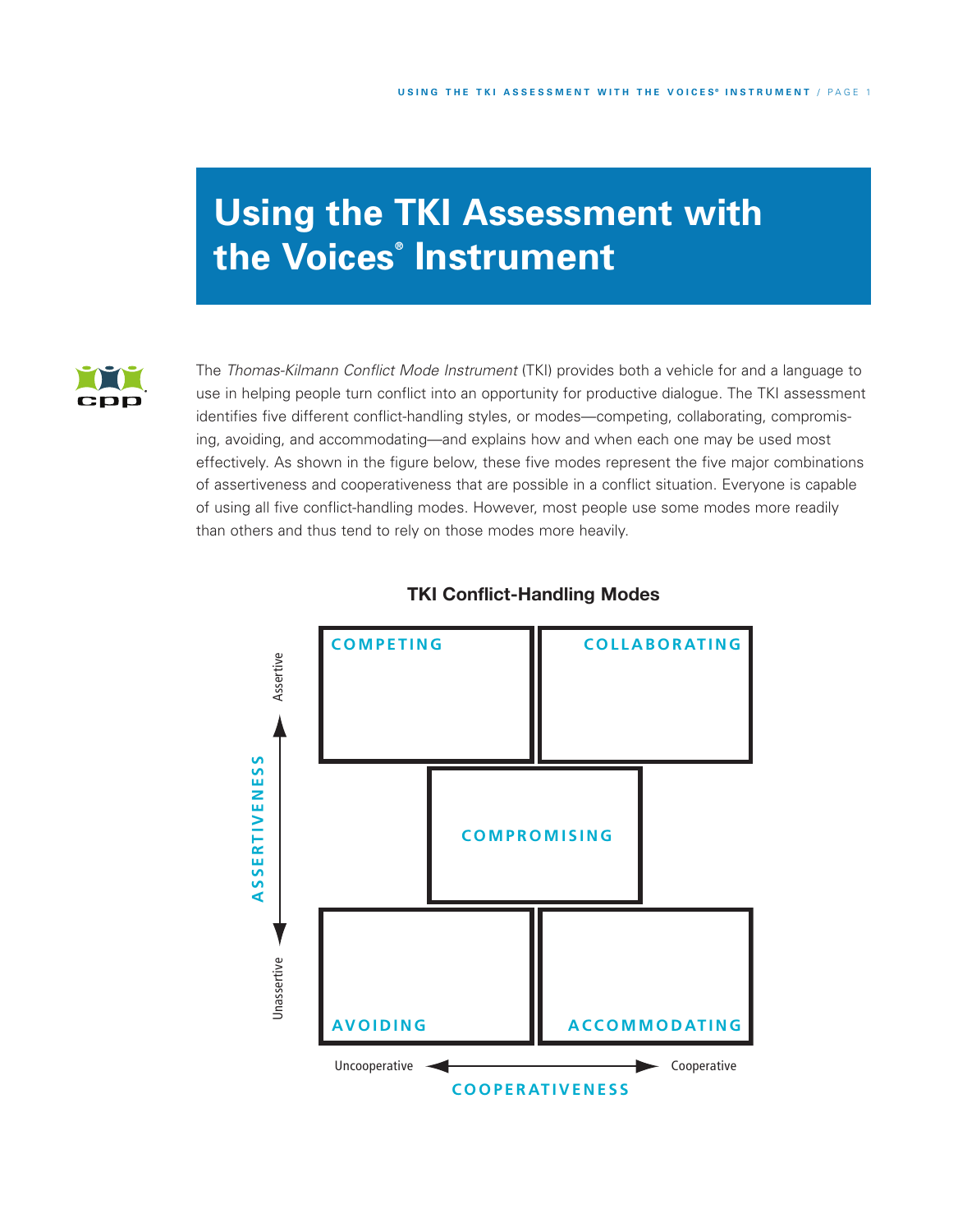## **B A S IC S O F T H E** *V O IC ES* **® I N S TR U M E N T**

Professionals in the arena of leadership development and performance effectiveness are always on the lookout for tools that provide comprehensive real-time feedback that is immediately useable. The 360-degree *Voices*® instrument by Michael M. Lombardo and Robert W. Eichinger, published by Lominger (Korn/Ferry Powered by Lominger), is particularly successful at delivering such feedback. Organizations around the world trust the research behind the assessment and rely on *Voices* as a developmental tool in their work with both current and emerging leaders.

The goal of the *Voices* assessment is to help leaders confirm their strengths and find and address their most pressing needs. The instrument provides both quantitative (using numerical data and graphs) and qualitative (narrative) feedback. Up to twenty raters have the opportunity to rate an individual on 67 different competencies, half of which are related to emotional intelligence (EQ). Raters rate the individual on each competency using a scale of 1–5, and the person being assessed also rates himself or herself. Space is provided for raters to type in comments if they wish, which are then added to the recipient's report anonymously. Individuals receiving feedback are compared to 500,000 people in the existing database. Depending on the report they receive, some people also receive feedback about their perceived blind spots, hidden strengths, best developmental opportunities, and "staller/stopper" behaviors.

For the purposes of this discussion, in the text that follows I will examine twenty (see list below) of the most universally relevant and commonly used competencies assessed by the *Voices* instrument. These competencies were chosen because they are important to leaders no matter what role they may play.

| Approachability                  | Negotiating                   |
|----------------------------------|-------------------------------|
| <b>Building Effective Teams</b>  | Peer Relationships            |
| Comfort Around Higher Management | <b>Personal Disclosure</b>    |
| Conflict Management              | Personal Learning             |
| Dealing with Ambiguity           | Planning                      |
| Informing                        | <b>Presentation Skills</b>    |
| Interpersonal Savvy              | <b>Priority Setting</b>       |
| Listening                        | Time Management               |
| Managerial Courage               | Understanding Others          |
| <b>Motivating Others</b>         | <b>Written Communications</b> |

*Voices* reports also provide feedback on six leadership factors, each of which comprises one or more clusters of competencies. The six factors are Strategic Skills, Operating Skills, Courage, Energy and Drive, Organizational Positioning Skills, and Personal and Interpersonal Skills. I will address the factors most closely related to conflict management in a later section.

## **R EC E I V I N G F E E D B A C K**

Now, with a basic understanding of how the *Voices* instrument works, we can begin looking at the intersection of the *Voices* and TKI assessments. First, and in some ways most important, the TKI instrument can be used to understand how a person might receive feedback. The behaviors people use when they are given feedback, particularly difficult or corrective feedback, can affect what they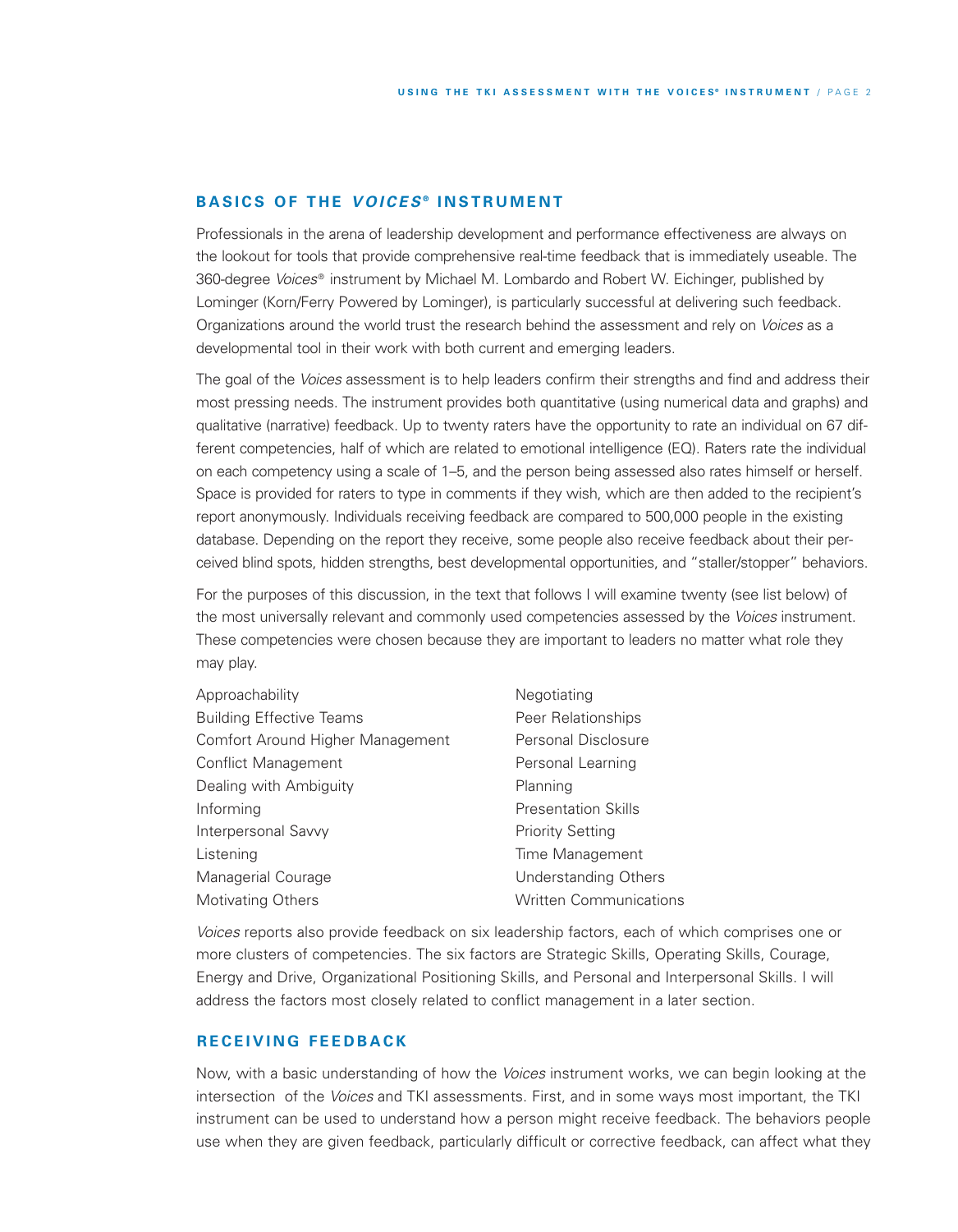are capable of hearing and integrating. The paragraphs below describe how each of the five conflict-handling modes of the TKI tool can potentially affect the way in which leaders receive feedback when in a conflict.

Competing. "I know, I know." People who tend to lean on the competing mode during conflict may feel defensive about receiving feedback, even though they may enjoy a hearty dialogue or discussion. This is especially true if the feedback recipient has an important relationship with the feedback provider or cares about how the provider perceives him. When the individual feels vulnerable—for example, if the feedback relates to an aspect of EQ—he may experience a "fight" response, refuting the feedback and providing evidence of why it is inaccurate. When on the defensive, a person using the competing mode is not so much listening as formulating an argument against the feedback. In that situation it may be necessary to have a follow-up conversation to reiterate the opportunity to use the feedback productively for development purposes.

Collaborating. "That's an interesting perspective." People who tend to rely on the collaborating conflict-handling mode may not necessarily dispute feedback right off the bat, but they will probe for examples of the behaviors that led to the formation of the opinion or perspective provided. Though not convinced of the veracity of the feedback, the collaborator will at least try to see the rater's perspective and imagine how or if it could be accurate. In some cases a collaborator recipient may offer supporting evidence to show a lack of the behavior present, but the presentation will likely seem less hostile than would that of a person using the competing mode.

Compromising. "Okay, so if I agree that's true, then what?" When an individual who relies on the compromising mode receives feedback, the experience is transactional. The recipient may agree to concede that some information is true while arguing that other pieces of data are absolutely false. The goal is to get to the point of the feedback—the point at which an action item is created and there is a task to be accomplished. In this scenario, moving to the middle ground serves the purpose of arriving at a mutually acceptable solution that enables both parties to get at least a little of what they want.

Avoiding. "I'm not feeling well. Would you mind terribly if we were to do this later?" Receiving difficult feedback is a challenge for most people, but for people who rely on the avoiding mode, it is their worst nightmare! An avoider may put off the conversation for as long as possible and even hope that it will go away entirely. If she is not willing or ready to address the subject of the feedback, she may find the tendency to sweep things under the rug difficult to resist. The desire to avoid may be so strong that she will remove herself from consideration for an interesting project or a discussion that could help advance her career.

Accommodating. "Thanks for the feedback. You're right!" After receiving difficult feedback, a person who leans most on the accommodating mode may need a moment to himself to process what was said—or to shield the other person from his immediate reaction to the feedback. Even if he is not sure he agrees with what is being said at the time, the accommodator will likely not dispute the information and may even indicate some level of agreement. Despite the fact that the feedback provider could have misconstrued his behavior or formed an opinion based on inaccurate information, rarely will a person using this mode confront the provider or correct the inaccuracies.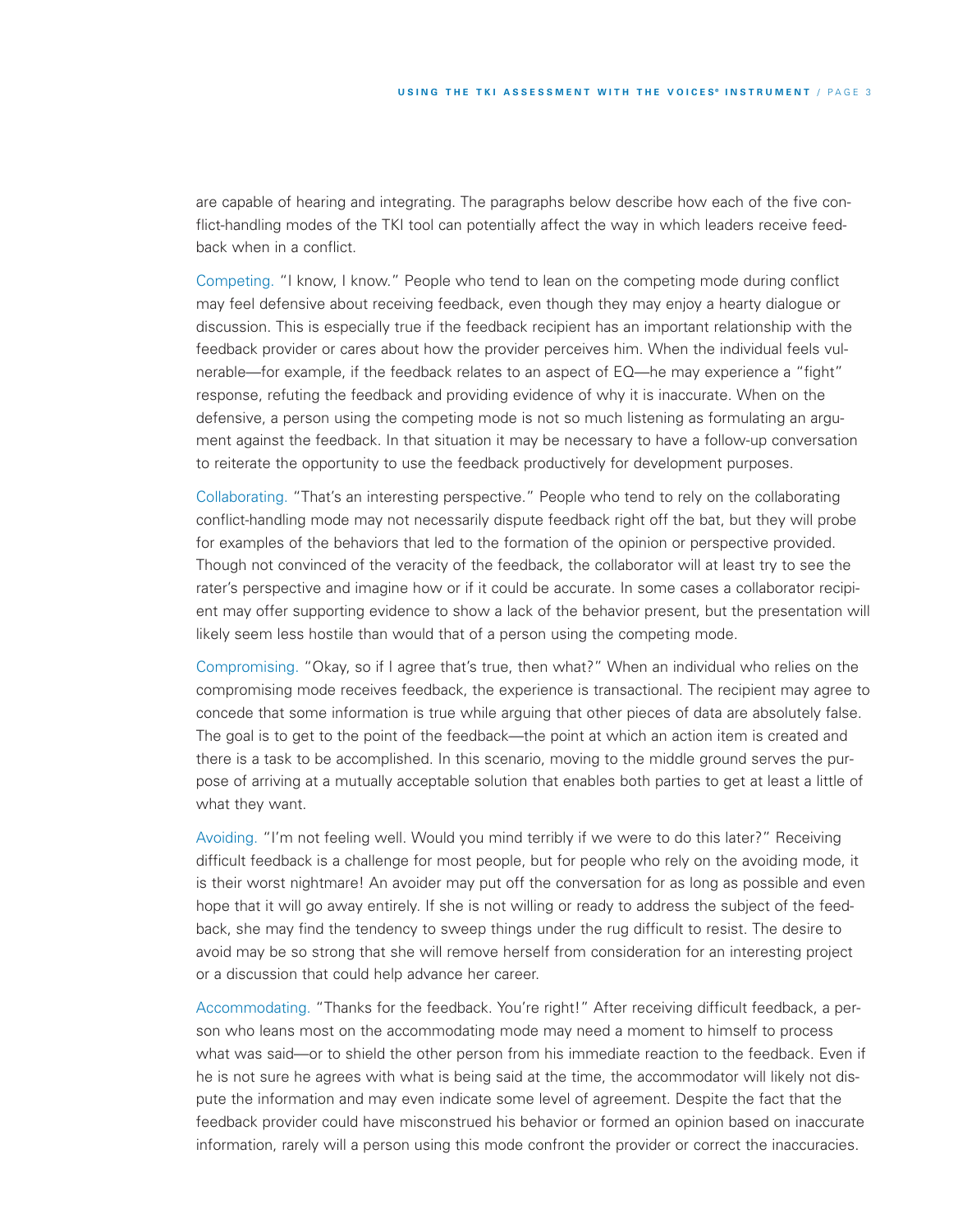## *V O IC ES* **® FA C T O R S A N D C L U S T ER S**

As mentioned earlier, *Voices* raters also provide feedback on six leadership factors, each of which comprises one or more clusters of competencies. The six factors are Strategic Skills, Operating Skills, Courage, Energy and Drive, Organizational Positioning Skills, and Personal and Interpersonal Skills. The skill-rating question asks: "How would you describe/rate the Learner (or Yourself) on this competency?" Raters can choose from the following responses: Towering Strength, Talented, Skilled/OK, Weakness, A Serious Issue, Don't Know, Can't Rate Clearly.

Two of the six factors play a significant role during conflict situations: (1) Courage, and (2) Personal and Interpersonal Skills. The clusters and competencies related to these two factors are listed below.

## **COURAGE**

Cluster: Dealing with Trouble Command Skills Conflict Management Confronting Direct Reports Managerial Courage Standing Alone Cluster: Making Tough People Calls Hiring and Staffing Sizing Up People

## **PERSONAL AND INTERPERSONAL SKILLS**

Cluster: Relating Skills Approachability Interpersonal Savvy Cluster: Caring About Others Caring About Direct Reports Compassion Cluster: Managing Diverse Relationships Boss Relationships Customer Focus Managing Diversity

Fairness to Direct Reports

Peer Relationships

Understanding Others

## Cluster: Inspiring Others

Motivating Others Negotiating Building Effective Teams Managing Vision and Purpose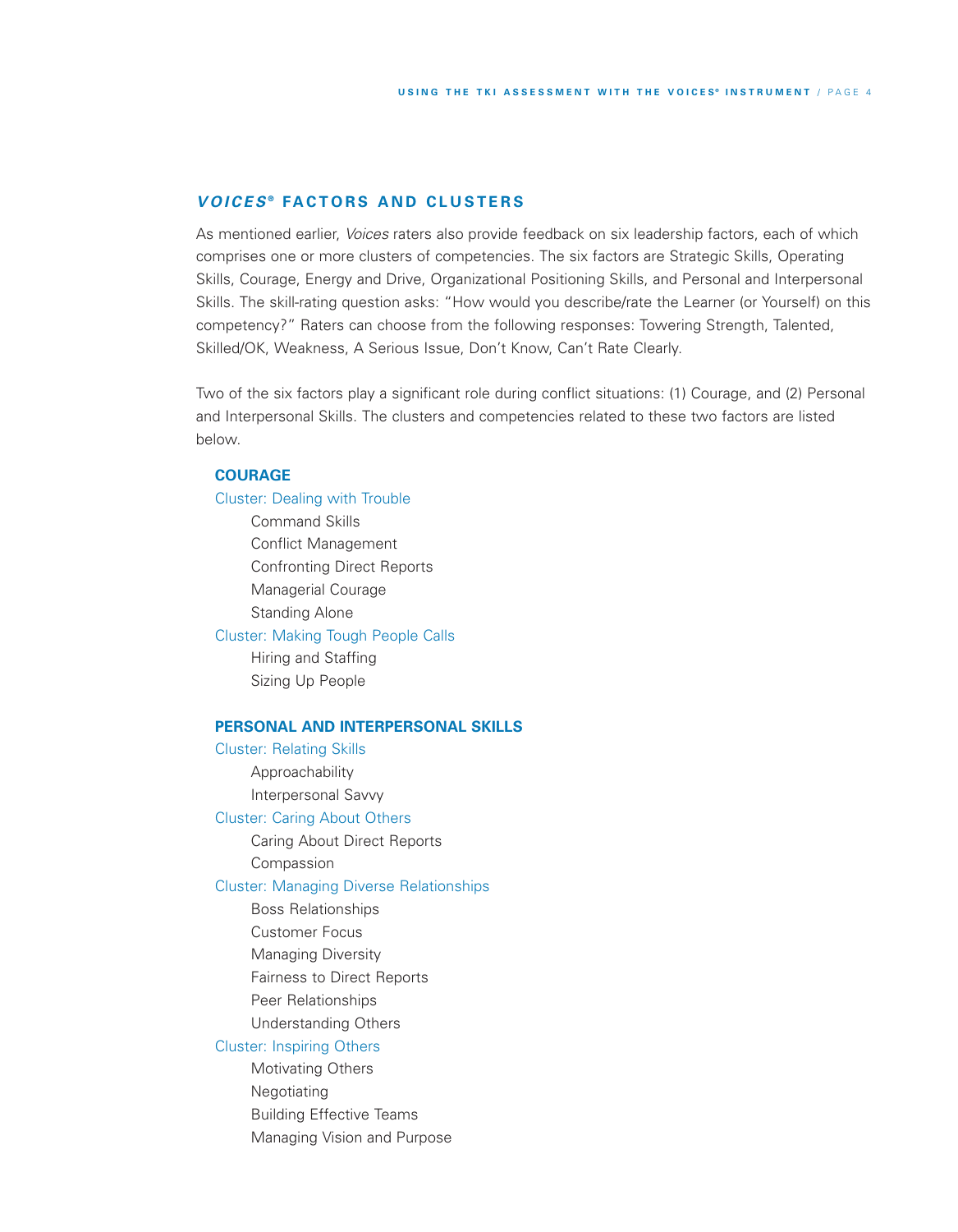Cluster: Acting with Honor and Character Ethics and Values Integrity and Trust Cluster: Being Open and Receptive Composure Humor Listening Patience Personal Disclosure Cluster: Demonstrating Personal Flexibility Dealing with Paradox Personal Learning Self-Development Self-Knowledge Cluster: Balancing Work/Life Work/Life Balance

Not all of these areas are directly affected by which conflict mode on the TKI assessment is enacted most of the time. I will break things down by section to address the interchange between the *Voices* and TKI data.

## **C o u r a g e**

Clearly, this is an area in which one's natural approach to conflict matters! This section examines the following questions:

- Do you confront your direct reports if they are not performing appropriately?
- How do you show courage as a manager?
- How do you feel when it is necessary for you to stand alone or champion an idea on your own?
- Are you a good judge of character?
- How do you manage conflict?

Now, let's address these questions as they pertain to the conflict modes.

## *Do you confront your direct reports if they are not performing appropriately?*

Here is a situation in which using the **competing** mode makes sense. Being direct and clear about what the direct report is not doing and indicating what needs to be changed would come easily to a manager using her skills in the competing mode. A manager using the **collaborating** mode might spend some time trying to discover what issue or challenge is keeping the direct report from achieving peak performance. Then he would make suggestions about potential next steps to improve performance. A manager using the **compromising** mode might ask what the direct report needs in order to do his job well and offer to provide more of those resources in lieu of others. The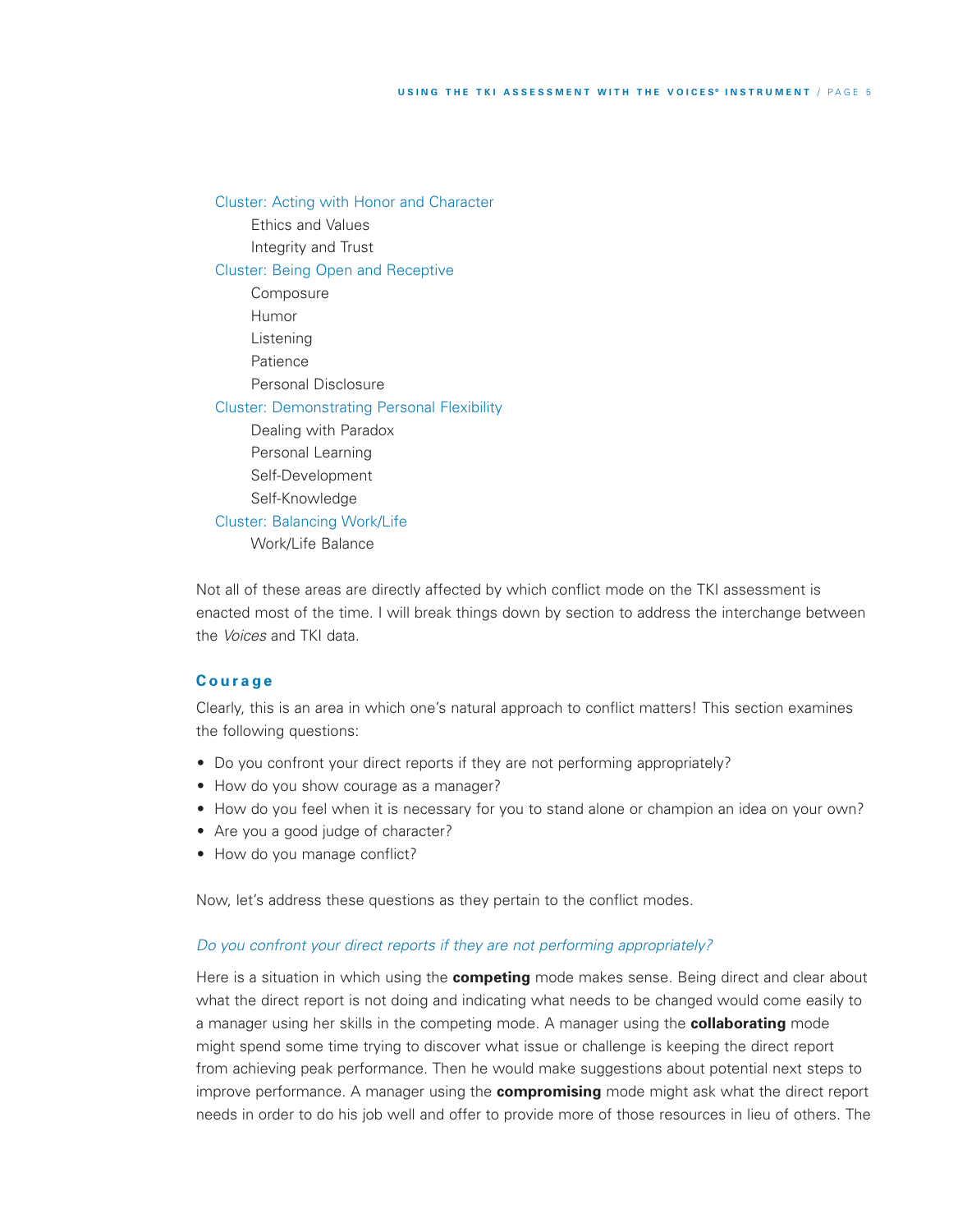core issue of why the performance has changed might not be addressed in this conversation. A manager with an **avoiding** style might wait until the performance issues come to a head and then address them in a roundabout way or hope that they will change on their own. Finally, an **accommodating** manager would likely have a conversation with the direct report to show support and understanding, but ultimately this manager might step in and do the work herself in order to avoid the conversation or conflict.

#### *How do you show courage as a manager?*

The **competing** manager will likely step in and share his thoughts, ideas, and concerns, even if they are unpopular. The **collaborating** manager might provide some risky or innovative suggestions as a means of using insight to move forward. The **compromising** manager might push for negotiation to reach a solution. An **avoiding** manager might struggle to show courage overtly and instead might lead by example through her actions and behavior. The **accommodating** manager would advocate for someone else before himself.

## How do you feel when it is necessary for you to stand alone or champion an idea on your own?

People who use the **competing** mode often emphasize their own interests first and foremost and probably are experienced in fighting for the things they want. When **collaborators** stand alone, they likely have important information or insight that is inspiring them to do so. **Compromisers** are willing to stand up if it means they will also get a little bit of what they need. **Avoiders** may feel anxious or nervous speaking up for something, and when they do it likely intersects with a principle or value that is incredibly important to them. **Accommodators** will stand up if they feel another person lacks the power, ability, or opportunity to speak for himself. Though it may be challenging for them to deal with dissention, they will forge ahead as an advocate for another person.

#### *Are you a good judge of character?*

People who use the **competing** mode may not listen enough to get the information they need to make a sound assessment because they are so busy pushing their agenda. **Collaborators** are likely to dig in to learn about the person and as a result may create sound hypotheses. **Compromisers** may be more interested in resolving the conflict than in determining whether the person is demonstrating appropriate behavior, but they could learn about the person through the negotiation process. **Avoiders** may have their own ideas and opinion but will likely be reluctant to share them. Because they likely have had little interaction with the person, they may have inconclusive data and be unable to form an accurate impression. **Accommodators** are so concerned about being judged themselves that they will likely give anyone the benefit of the doubt.

#### *How do you manage conflict?*

This question is being addressed throughout this guide, so I will not address it here.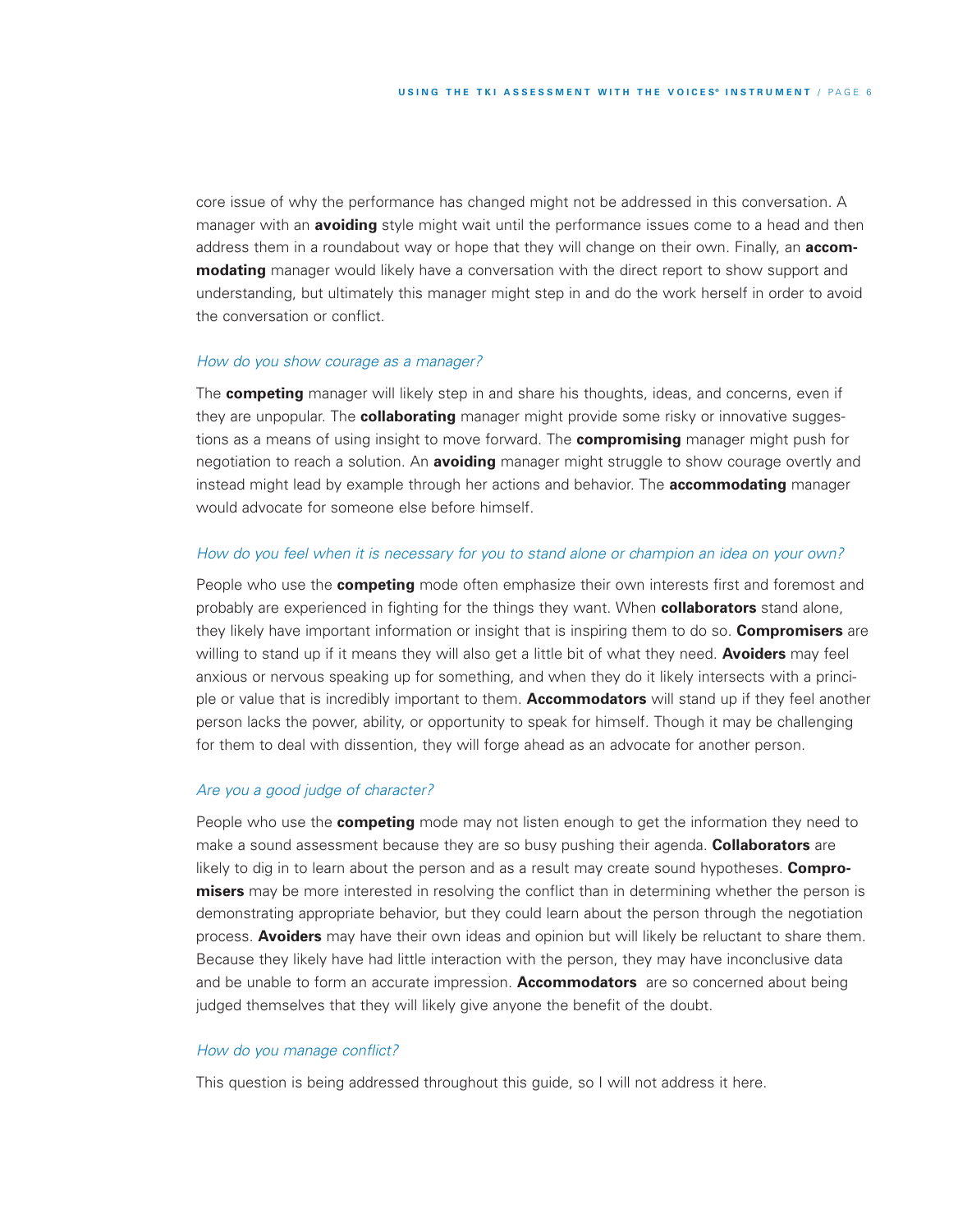## **Personal and Interpersonal Skills**

Listed below are some questions related to the Personal and Interpersonal Skills factor.

- Do people at all levels of the organization feel comfortable coming to you with comments, suggestions, or problems?
- Do you show compassion for colleagues and direct reports when they are struggling with personal or professional challenges?
- Can you be objective regardless of your opinion about what is right or the best option?
- Do you attempt to understand why people do the things they do and what motivates them?
- Are you willing to give up some of what you want in order to get more of what you need?
- Do you take time to listen to others as opposed to formulating your next comment or question as they are speaking? Do you allow others the time and space to share their viewpoint?
- Do you take time to know your assets and vulnerabilities well?

Now, let's examine these questions as they pertain to the conflict modes.

## *Do people at all levels of the organization feel comfortable coming to you with comments, suggestions, or problems?*

People's approachability is determined by a variety of characteristics—including their demeanor, their reputation, their degree of openness, and whether and how they make themselves available to others. If an individual uses the **competing** mode most of the time, others may see her as a "my way or the highway" type of person and may choose not to waste their time sharing ideas or concerns with her. In contrast, people who rely on the **collaborating** and **compromising** modes pay more attention to what other people may want or need from them, and, as a result, they may appear to be more open to interactions with others. If someone has a reputation for **avoiding,** others may think he does not want to be bothered with problems—no matter how big or how small. **Accommodating** people, however, likely seem very open to developing relationships with others and probably have a warm, friendly approach that makes others feel comfortable approaching them.

# *Do you show compassion for colleagues and direct reports when they are struggling with personal or professional challenges?*

When people are using the **competing** mode, bulldozing ahead to try and get what they want in a conflict, they do not have the luxury of caring about what other people need or think. Even if they do see another's point of view, their mission is to get what they need to win, and feelings may just get in the way of accomplishing that goal. By necessity, people using **collaborating** and **compromising** have to be at least a little concerned with what the other party wants or needs, or they likely will not get what they want or need. People using the **avoiding** mode may lack interest in other people or fear confrontation; either way, their anxiety or fear may conflict with their ability to have compassion for others. The challenge we often see with **accommodating** people is that they care too much at their own expense.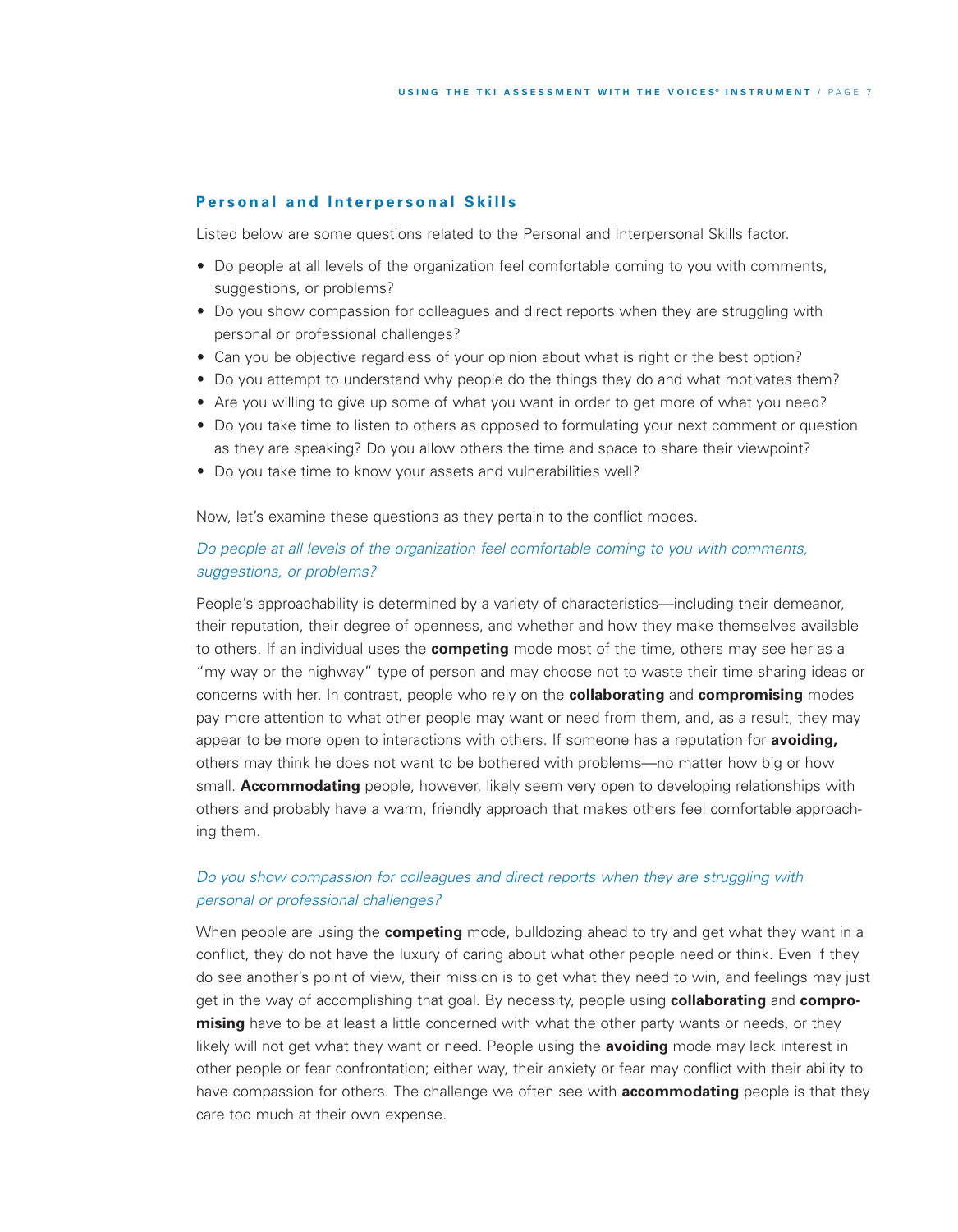## *Can you be objective regardless of your opinion about what is right or the best option?*

People who tend to rely on the **competing** mode during a conflict are often viewed by others as being unfair. Their concern for winning trumps all else, and people on the opposite side of their argument may be left drowning in their wake. Competing people often manage up well but have difficulty getting buy-in from people around and below them because their reputation precedes them. People who use the **compromising** and **collaborating** modes balance between asserting their own needs and addressing and attending to the needs of others. This generates goodwill among colleagues and provides opportunities for effective working relationships to develop. People who use the **avoiding** mode may appear to be checked out or uninvolved. This affects others' ability to trust and lean on them for support. Consequently, avoiders are often excluded from important decisions because of the way they are perceived by their peers. People who use the **accommodating** mode may establish a reputation as someone others take for granted. People often walk all over individuals who are overly accommodating and in the process lose respect for them as a professional.

## *Do you attempt to understand why people do the things they do and what motivates them?*

Understanding and motivating others requires some degree of emotional intelligence. Managers who rely on the **competing** mode may understand the needs of others but choose not to address them as a part of their strategy or argument. This can cause serious morale and loyalty issues among employees. Managers who tend to use the **collaborating** and **compromising** modes are perceived as being willing to address the concerns and needs of others, and to at least try to understand their perspective. When employees feel heard and their concerns are addressed, the result is a motivated workforce in which people feel valued. Managers who rely on the **avoiding** mode may find themselves facing a wall of resentment between them and their employees. If employees feel abandoned or left on their own without resources, they will likely lose motivation and may even leave their role to work for someone who is more plugged in. Managers who rely on the **accommodating** mode may serve their peers and direct reports well and in return receive praise and appreciation for their efforts. However, this continual sacrificing for others can come at a price. Although these managers' teams may feel motivated and supported, the managers themselves are on the road to burnout!

#### Are you willing to give up some of what you want in order to get more of what you need?

Managers who use the **competing** mode may see only one side of the negotiation—theirs. They tend to present themselves as uncooperative and unreasonable, and they will give up little of what they want for themselves. This makes them unsuccessful as negotiators. **Collaborating** and **compromising** managers are typically successful negotiators because they are willing to give a little to get a little. Those who use the **avoiding** mode may not even want to be present for the negotiation, and may give up their position or voice. **Accommodating** managers tend to give up their position too easily in order to appease or please others, which speaks to a lack of skill in negotiating.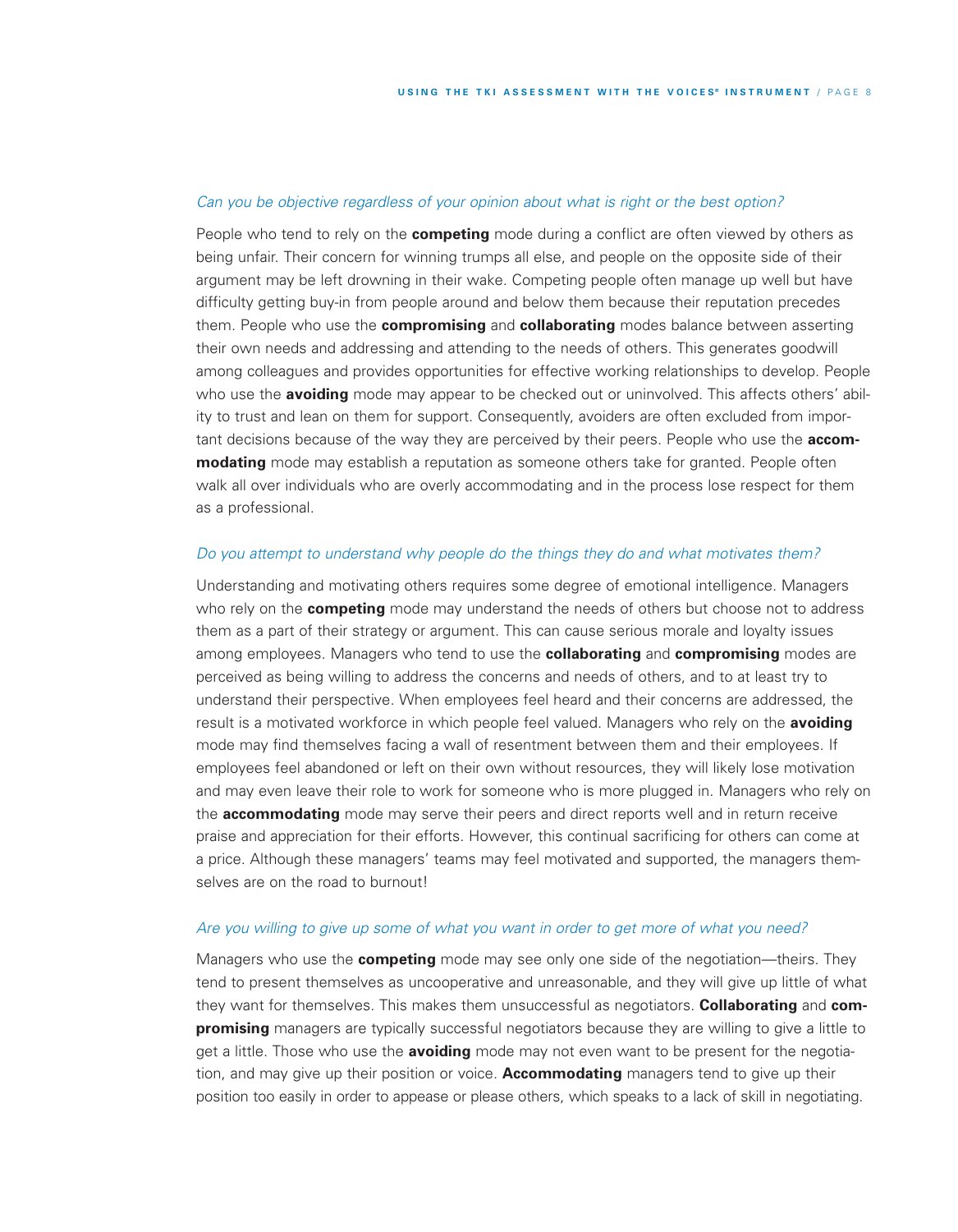# *Do you take time to listen to others as opposed to formulating your next comment or question as they are speaking? Do you allow others the time and space to share their viewpoint?*

**Competing** people are not known for their listening skills and patience. They tend to be impatient, going so far as to interrupt others. Their drive to move things along and need to win can leave others not feeling (or being) heard. People who use the **collaborating** and **compromising** modes may be impatient when asserting their agenda, but they realize that listening to others is a necessary element in resolving conflict. Thus, they learn the value of listening as a skill that will help them reach their goal of resolution. People who use the **avoiding** mode may not want to hear what others have to say in an argument, and they communicate just that by avoiding. They may patiently wait out a conflict and hope it blows over to a natural resolution. People who rely on **accommodating** use both listening and patience as means of understanding people and allowing them to feel heard and appreciated. Their patience is commendable, but, as noted before, sometimes they employ it at their own expense.

#### *Do you take time to know your assets and vulnerabilities well?*

As a key component of emotional intelligence, self-knowledge can make or break a leader. Knowing one's strengths and limitations is an asset in negotiating relationships and conflicts. People who tend to rely on the **competing** mode during conflict may know about the qualities they possess but choose not to develop them. Their behavior may be reinforced by their success in getting what they want more often than not. This actually does them a disservice because there is little opportunity for insight when one usually gets what one wants. The presence of tension or pain makes people examine the source or reflect on their behavior. In the absence of that tension, selfknowledge may be out of reach. People who use the **collaborating** and **compromising** modes may be a little more interpersonally savvy in terms of knowing what works well to get others on board. They can choose to use their skills of self-awareness for their own benefit without ignoring the needs of others. Additionally, as they listen to what other people need, they may learn more about themselves. There are times when using the **avoiding** mode is appropriate, giving up what one wants for the greater good or taking one for the team. This serves as an opportunity for people who use the avoiding mode to learn to self-sacrifice strategically in order to position themselves advantageously within the organization. When people use the avoiding mode unproductively, however, self-knowledge may be a tougher goal because they are not motivated to examine their behavior in order to learn. People who lean on the **accommodating** mode tend to know that they will most often consider the concerns of others. They may exhibit this behavior consciously by choosing to be giving. Or they may use the accommodating mode because they do not have a perspective or opinion of their own. This may be a lost opportunity for self-development—in exploring their perspective further.

## **NEXT STEPS**

Now that we've taken a look at the intersections between the conflict modes and the factors/clusters, we can think about next steps. When an individual receives his *Voices* feedback, it is important to look at his top, middle, and lower third scores as a means of identifying strengths and